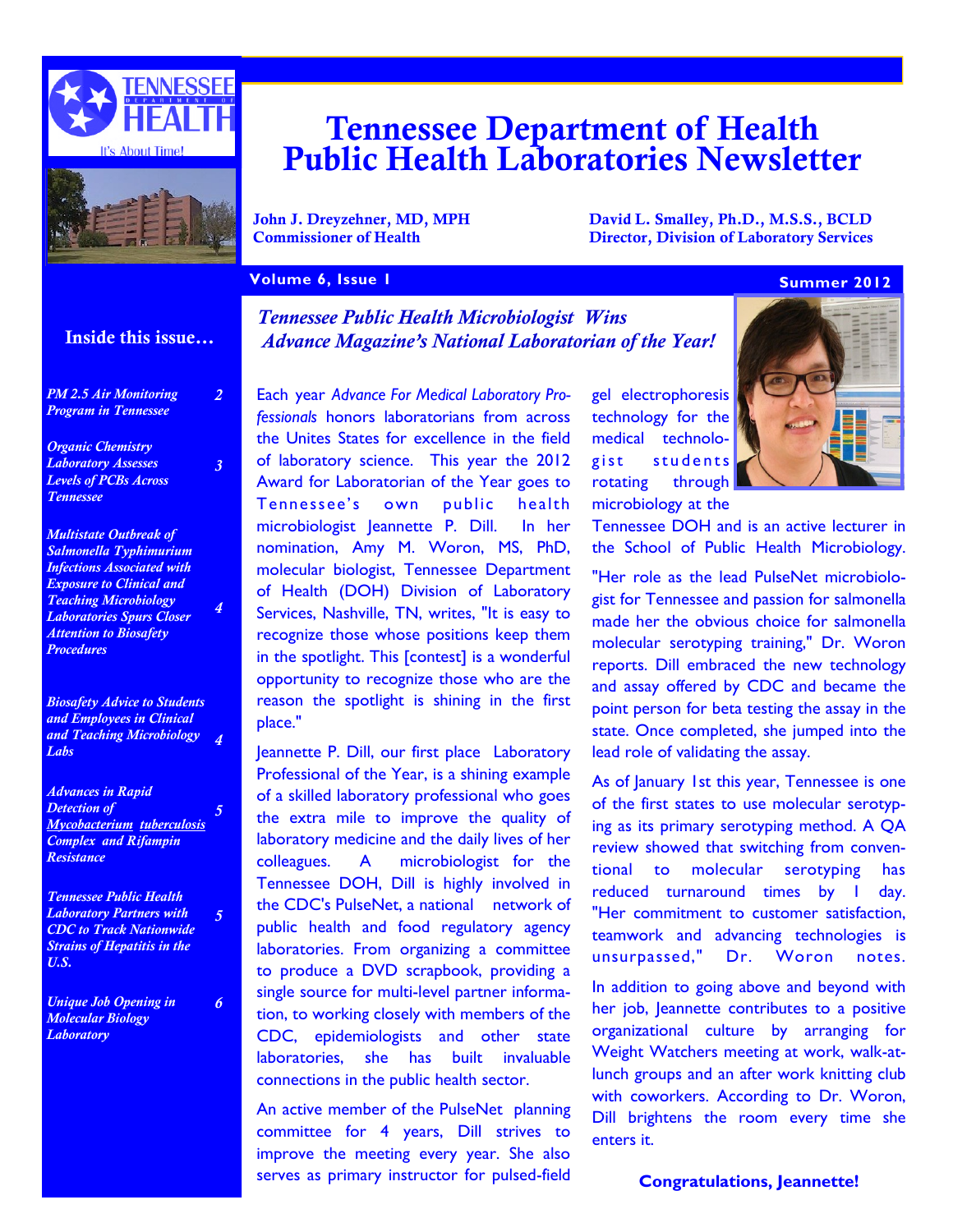### *PM 2.5 Air Monitoring Program in Tennessee*

PM2.5 refers to tiny particulate matter (PM) in the air that is two and a half micrometers in width or less. Because these particles are so tiny they are able to penetrate into the respiratory system and reach deeply into the lungs. It is suggested, by scientific study, that these particles contribute to asthma, shortness of breath and bronchitis in both children and adults. Comparing this particulate matter to a human hair puts their size in perspective. The average human hair is about 70 micrometers in diameter which makes a human hair about 30 times larger than these "fine" particles.

PM2.5 particles are emitted from automobile exhaust and the burning of wood or coal. Fine particulates may be released from forest and grass fires as well as volcanic eruptions. PM2.5 particles also form from the reaction of gases in the atmosphere from power plants. PM2.5 affects the environment as well by contributing to acid rain.

These fine particles are monitored because of their health effects and environmental impact. PM2.5 is regulated under The Clean Air Act. The Clean Air Act is a law that was established about 40 years ago to clean up air pollution. The Clean Air Act mandates that the Environmental Protection Agency set standards on the allowable concentration of these inhalable "fine" particulates and to monitor our air for them.

The PM2.5 monitoring program is divided into two components, a field and data management component and a laboratory component. Field collection, data validation and data reporting are conducted by the Tennessee Department of Environment and Conservation Division of Air Pollution Control as well as by corresponding programs in Nashville, Memphis, Knoxville and Chattanooga. Field collection utilizes 46 mm Teflon filters placed into a sampling device that is computer controlled and automated.

Additionally the Division of Air Pollution Control is involved in enforcement of regulations set forth by The Clean Air Act and the EPA. The PM2.5 weighing program is conducted by the Division of Laboratory Services. The weighing laboratories are located in Knoxville and Nashville.

Before field collection takes place the laboratories



inspect, equilibrate, pre-weigh and distribute the clean filters to the field program. After sampling the laboratories receive, inspect, equilibrate, post-weigh, validate and report the PM2.5 concentrations. While the above steps seem simple enough the full process is detailed and quality control driven. The filters are small and the mass of particles collected usually weigh between 200 to 500 micrograms. Because of the small masses a microbalance is used. The microbalance is housed and the filters are conditioned and weighed in a semi clean room whose temperature and relative humidity conditions are carefully controlled. The clean conditions are necessary to avoid contamination of the filters and reduce air currents. The temperature and relative humidity control is needed to generate stable, reproducible masses and to avoid electrostatic charges. Conditioning the filters in this environment, before weighing, allows any off-gassing to occur and the filters to reach a stable weight. Filters must condition for a minimum of 24 hours prior to weighing.

Pre-weighing sessions include sorting the filters and placing them in numbered petrislides in the clean room for conditioning to occur. After conditioning, the weighing occurs and the masses are captured by computer software. The filters are then placed into cassettes, and the cassette and filter combination is placed into an antistatic bag. At that point the filters are shipped to the respective field programs per their requirements.

After sampling, the filter and cassette combination are returned to the lab in coolers maintained at 4 degrees C. The filters are allowed to warm to room temperature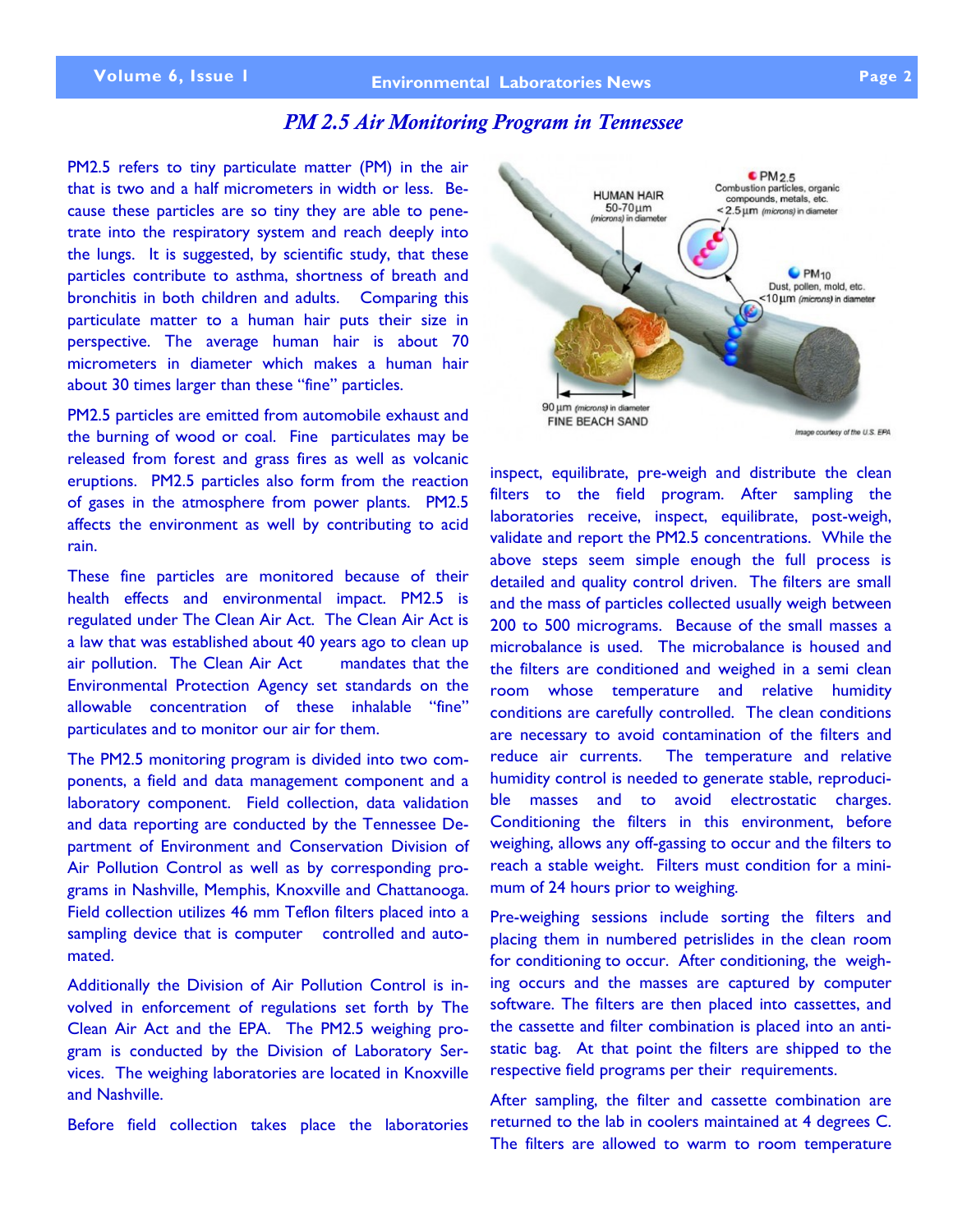#### *PM 2.5 Air Monitoring Program in Tennessee–* **Continued**

The filters are removed from the cassettes and placed into their respective petrislides for conditioning. The post-weighing takes place after conditioning and the masses are captured by software. After post-weighing, the filters are stored in their petrislides and archived for one year at 4 degrees C. A large amount of data, relating to each filter, is collected from the pre-weighing process through field sampling to the post-weighing process. A database containing the filter number, pre weights, post weights, temperature and humidity conditioning readings, site identification, date sampled, volume of air sampled and calculated concentration are maintained. All of this information is entered at various points during the life cycle of the filter. The database calculates the PM2.5 concentration by calculating the difference between the post-weights and the pre-weights and then divides that weight by the volume of air sampled. The result is reported in micrograms per meter cubed. All of this information in the database is exported to a spreadsheet, reviewed, verified and submitted to the respective monitoring agency for their review and submission to EPA.

For further information regarding PM2.5 filter weighing criteria and methodology, you might consult 40 CFR Part 50, Appendix L, Quality Assurance Document 2.12, or go to http://www.epa.gov/air/particlepollution/index.html

### **Submitted by Craig Edwards, Chemist 4, Manager, Inorganic Chemistry**

#### *Organic Chemistry Laboratory Assesses Levels of PCBs Across Tennessee*

The Environmental Protection Agency has recently reassessed studies of the health issues caused by polychlorinated biphenyls (PCBs) contamination. Subsequent literature provided by EPA presents overwhelming evidence that PCBs cause cancer in animals. An industrysponsored peer-reviewed rat study, characterized as the "gold standard study" by one peer reviewer, demonstrated that every commercial PCB mixture that was tested caused cancer. Using evidence from the studies, the reassessment provided EPA with sufficient

information to develop a range of potency estimates for different PCB mixtures, based (CI)n on the incidence Demonstrated to be carcinogenic, PCBs may also cause a variety of other adverse health effects especially on the immune system, the reproductive system, the nervous system and the endo-



of liver cancer. **Above is the chemical formula for PCBs Below are electrical parts made of PCBs**



crine system. Different health effects of PCBs may be interrelated, as alterations in one system may have significant implications for the other systems throughout the body.

Due to their non-flammability, chemical stability, high boiling point and electrical insulating properties, PCBs were used in hundreds of industrial and commercial applications, i.e., electrical devices, adhesives, heat transfer machinery and hydraulic equipment. PCBs are very stable. They do not decompose readily due to their chemical inability to oxidize and reduce in the natural environment. PCBs were manufactured from approximately 1929 to 1979 and sold under many different names. Although they were banned from production in the US in 1979 and by the Stockholm Convention on Persistent Organic Pollutants in 2001, PCBs still remain in products and materials produced prior to the bans. Products that were produced containing PCBs included electrical transformers and capacitors, voltage regulators, switches, bushings and electromagnets. Other products found to contain PCBs are motor and hydraulic system oils, old electrical devices and appliances, fluorescent light ballasts, cable insulation, fiberglass, felt, foam, cork, adhesive tapes, oil-based paint, caulking, plastics and floor finish. The Organic Chemistry Laboratory continually assesses

various matrices for unsafe levels of PCBs in an effort to report these levels to the EPA for further action.

> **Submitted by Cathie Ayers, Chemist 4, Manager, Organic Chemistry Laboratory**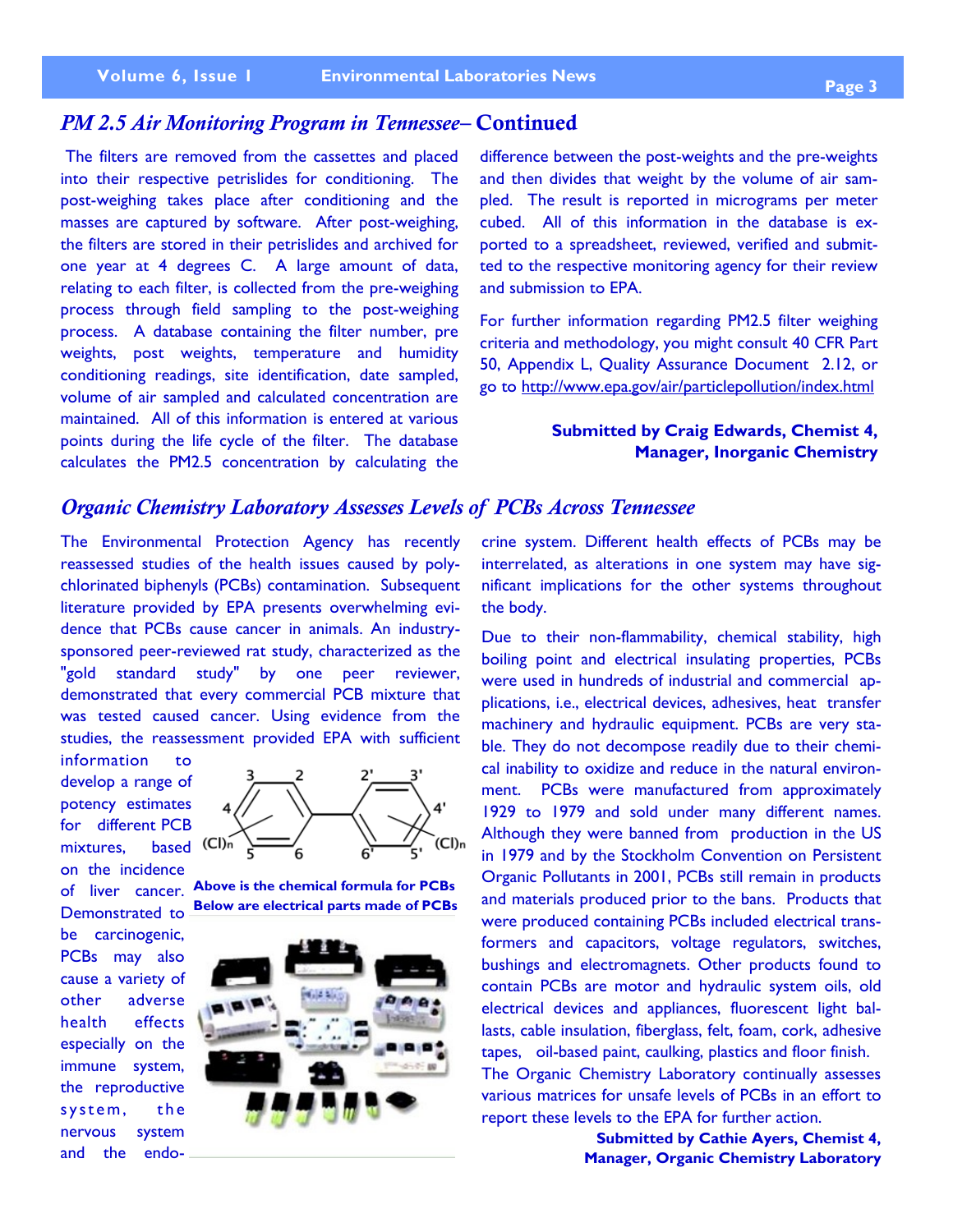# *Multistate Outbreak of Salmonella Typhimurium Infections Associated with Exposure to Clinical and Teaching Microbiology Laboratories Spurs Closer Attention to Biosafety Procedures*

CDC is collaborating with public health officials in many states to investigate a multistate outbreak of Salmonella Typhimurium infections associated with exposure to clinical and teaching microbiology laboratories. Investigators are using DNA analysis of Salmonella bacteria obtained through diagnostic testing to identify cases of illness that may be part of this outbreak. As part of this ongoing investigation, CDC is working with state and local health departments, the [American Society for Microbiology](http://www.asm.org/) (ASM), and the [As](http://www.aphl.org/Pages/default.aspx)[sociation of Public Health Laboratories](http://www.aphl.org/Pages/default.aspx) (APHL) to conduct a survey of laboratory directors, managers, and faculty involved with clinical and teaching microbiology laboratories to identify areas where improvements in biosafety and laboratory safety training can be made to prevent future illnesses.

In an epidemiologic study conducted by CDC during February and March 2011, ill persons answered questions about exposures during the days before becoming ill. Investigators compared their responses to those of persons of similar age previously reported to state health departments with other illnesses (controls). Preliminary analysis of this study has suggested exposure to clinical and teaching microbiology laboratories is a possible source of illness. Illnesses have been identified among students in microbiology teaching laboratories and employees in clinical microbiology laboratories. IIll persons were significantly more likely than control persons to report exposure to a microbiology laboratory in the week before the illness began. Additionally, multiple ill persons reported working specifically with Salmonella bacteria in microbiology laboratories. The New Mexico Department of Health found that the outbreak strain was indistinguishable from a commercially available Salmonella Typhimurium strain used in laboratory settings. This commercially available strain was known to be present in several teaching or clinical laboratories associated with ill students or employees infected with the outbreak strain. These data suggest this strain is the source of some of these illnesses. Additionally, several children who live in households with a person who works or studies in a microbiology laboratory have become ill with the outbreak strain.

## **Article from the Centers for Disease Control and Prevention, MMWR, January 28, 2012**

# *Biosafety Advice to Students and Employees in Clinical and Teaching Microbiology Labs*

Be aware that bacteria used in microbiology laboratories can make you or others who live in your household sick, especially young children, even if they have never visited the laboratory. It is possible for bacteria to be brought into the home through contaminated lab items that are used in the microbiology laboratory.

Persons working with infectious agents, including *Salmonella* bacteria, must be aware of potential hazards, and must be trained and proficient in biosafety practices and techniques required for handling such agents safely, including:

- Wash hands frequently while working in and immediately after leaving the microbiology laboratory and follow proper hand washing practices. This is especially important to do before preparing food or baby bottles,
- before eating and before contact with young children.
- Do not bring food, drinks or personal items like car keys, cell phones and mp3 players into the laboratory. These items may become contaminated if you touch them while working or if you place them on work surfaces.
- Do not bring pens, notebooks, and other items used inside of the microbiology laboratory into your home.
- Wear a lab coat or other protective uniform over

personal clothing when working in a microbiology laboratory; leave it in the laboratory when you are finished. Remove protective clothing before leaving for non-laboratory areas (e.g., cafeteria, library, or administrative offices). Dispose of protective clothing appropriately or deposit it for laundering by the institution.

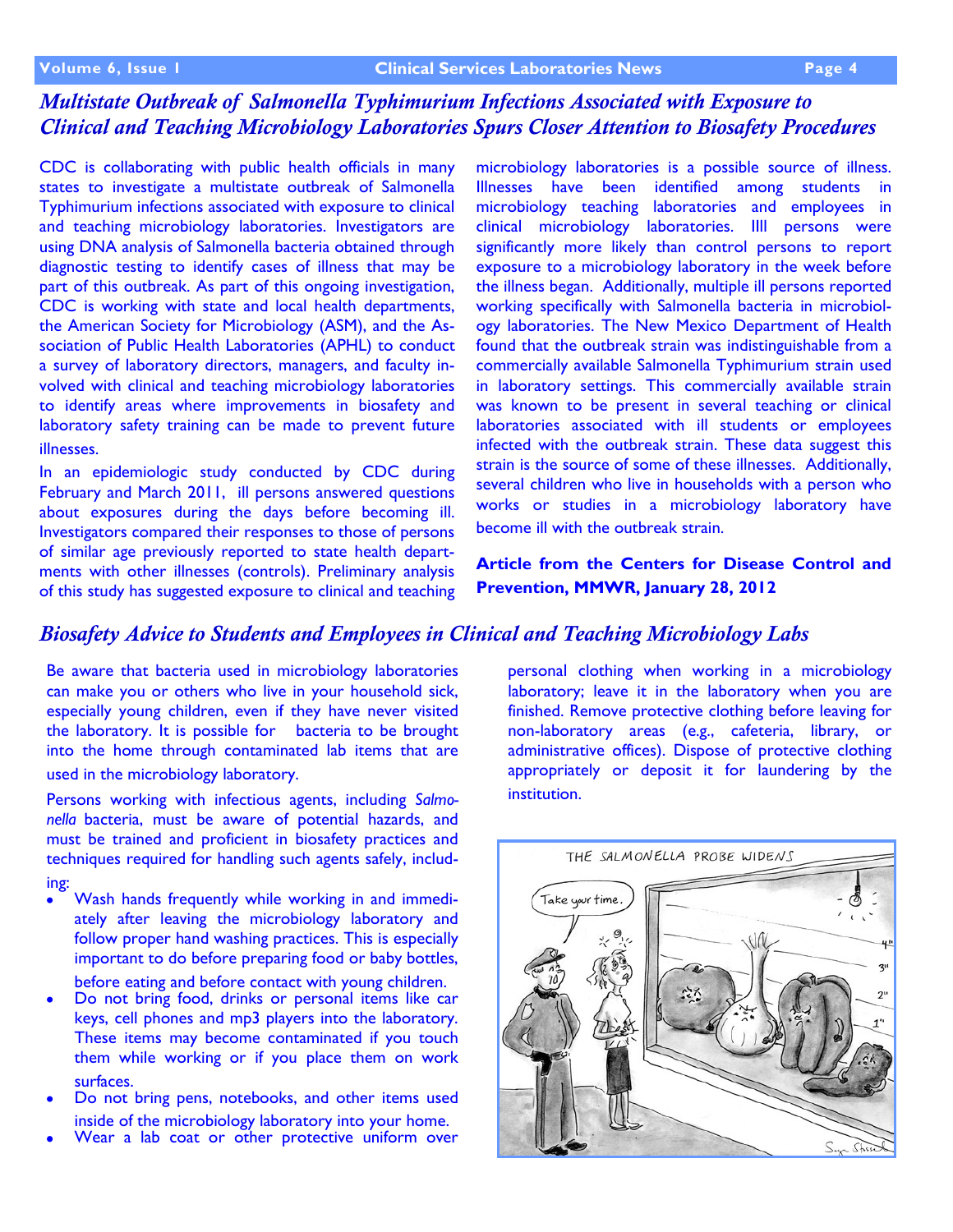The Special Microbiology Department of the TDH laboratory recently completed a validation study for the molecular detection of *Mycobacterium tuberculosis* complex (Mtbc) and gene mutations associated with rifampin resistance in clinical sputum specimens. The laboratory receives sputum specimens from across the State of Tennessee to test for the presence of acid fast bacilli. These sputum specimens are received from public health departments in the state in an effort to identify tuberculosis patients and monitor their progress. As part of the Healthy People 2020 initiate, state public health laboratories are encouraged to provide a Nucleic Acid Amplification Test (NAAT) result within 48 hours of receipt of the clinical specimen in the laboratory. This early test result contributes to the rapid diagnosis and treatment of those patients infected with Mtbc.

Cepheid's GeneXpert platform offers a MTB/RIF assay. This is a multiplex PCR assay that tests not only for the presence of Mtbc in the specimen, but also for mutations in the rpoB gene of the organism that could be associated with rifampin resistance. The continued emergence of Multi-Drug Resistant (MDR) and Extensively Drug Resistant (XDR) tuberculosis constitutes the need to quickly identify those strains that exhibit the characteristics of drug resistance. Monoresistance to rifampin is uncommon, thus a resistance to rifampin is increasingly becoming an indicator of MDR and/or XDR strains. The use of molecular methods to quickly identify these strains is indicated for rapid and appropriate treatment of the patients. Those patients that are identified through the use of the GeneXpert system as being infected with a potential rifampin resistant strain of Mtbc can begin appropriate therapy immediately instead of having to wait several weeks for traditional drug susceptibility tests to be completed. Expedited initiation of the appropriate drug therapy will render these patients non-infectious much earlier and will decrease the spread of the disease among the citizens of the State of Tennessee. This particular assay supplies results in approximately two hours after testing begins.

Traditional drug susceptibility testing will continue to be performed in the laboratory, but the GeneXpert results will aid clinicians in the early treatment of tuberculosis patients. The implementation of the GeneXpert system to expediently report the presence of Mtbc and potential rifampin resistance will allow Tennessee Tuberculosis Elimination Program personnel (TTBEP) to initiate treatment, improve patient outcomes, interrupt transmission of the disease via respiratory isolation of the patient and begin contact investigations.



**Pictured above, the new GeneXpert test system in use. Below, TB on culture media.**



The rapid diagnosis of these patients using a molecular method can greatly reduce the amount of transmission of the disease. The laboratory continues to look for new and improved ways to contribute to the overall health of the citizens of the State of Tennessee.

> **Submitted by Paula Gibbs, Microbiologist 4 Manager of the Special Microbiology Laboratory**